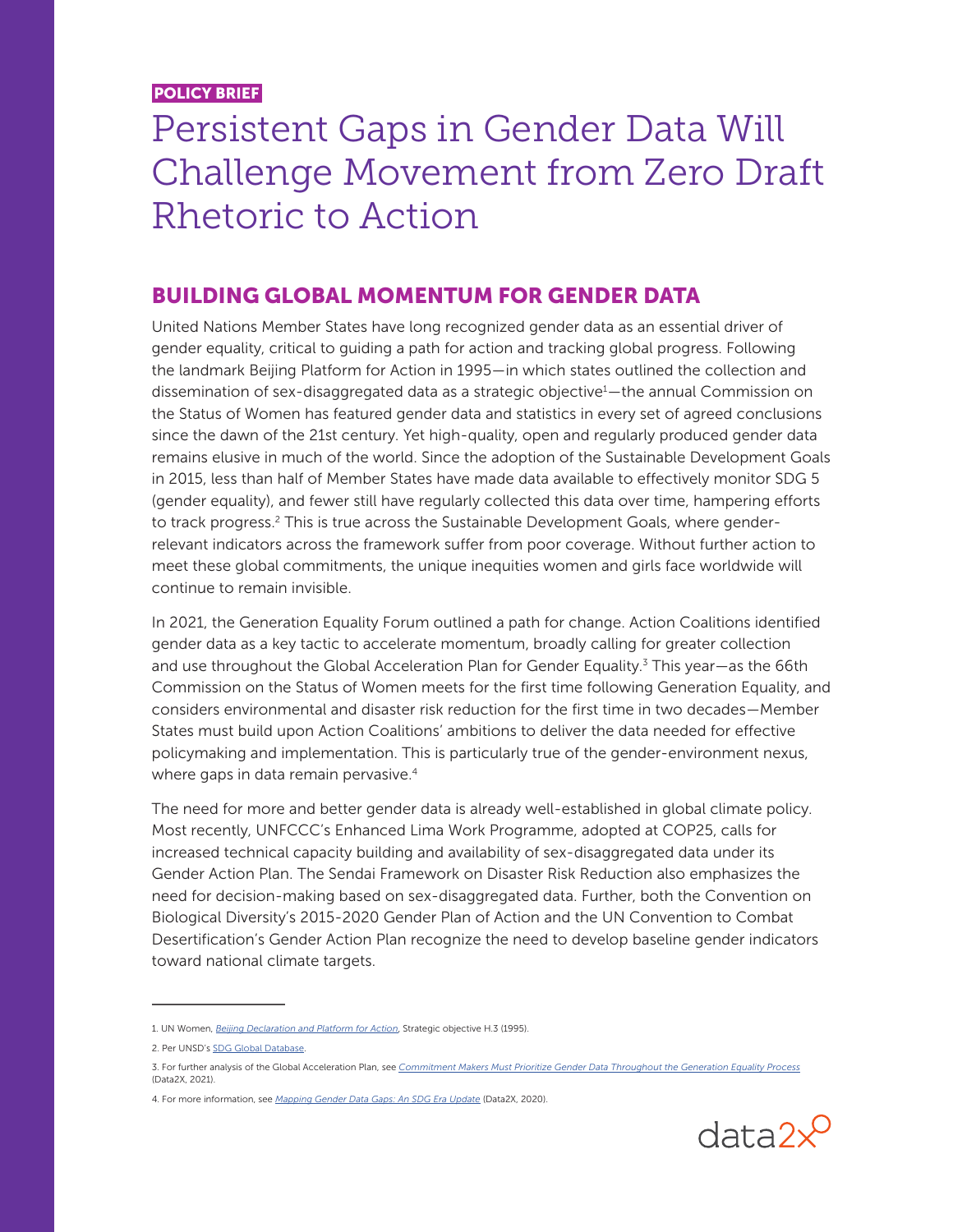Climate and environmental crises exacerbate gender inequality and pose some of the greatest threats to sustainable development of our time. As the world shifts from recognition to policy implementation, the time for the Commission to act in service of gender-environment data is now.

## THE 66TH COMMISSION ON THE STATUS OF WOMEN: AN OPPORTUNITY FOR ACTION

The annual Secretary General's report on the CSW priority theme reveals the wide-ranging gendered impacts of climate change, disasters and recent environmental trends. Accordingly, the Secretary sets out a broad and ambitious set of recommendations for change, including proposed text that ultimately serves as the basis of a zero draft for the Commission's agreed conclusions. But addressing any of the challenges noted by the Secretary General—and successfully implementing any of the draft agreed conclusions—will require dedicated focus and investment in gender data, both to develop a baseline and deliver progress. This is especially true of the gender-environment nexus, where challenges in generating robust data<sup>5</sup> have led to persistent gaps in knowledge that will hamper movement from zero draft rhetoric to action (see Table 1, below).

| <b>Zero Draft Recommendation</b>                                                                                                                                                             | <b>Associated Gender Data Gap</b>                                                                                                                                                                                                                                                                                                                                                                                                                                        |
|----------------------------------------------------------------------------------------------------------------------------------------------------------------------------------------------|--------------------------------------------------------------------------------------------------------------------------------------------------------------------------------------------------------------------------------------------------------------------------------------------------------------------------------------------------------------------------------------------------------------------------------------------------------------------------|
| (c) "Recognize the disproportionate and distinct<br>effects of climate change, environmental degradation<br>and disasters on women and girls"                                                | As noted by the Secretary General's report, no<br>internationally standardized framework to monitor<br>climate change currently exists, impeding efforts to<br>track disproportionate effects on women and girls and<br>develop associated policy interventions. <sup>6</sup>                                                                                                                                                                                            |
| (h) "Ensure the full, equal and meaningful<br>participation and leadership of women at all levels<br>of climate change, environmental and disaster risk<br>reduction governance"             | While national governments and international<br>organizations are increasingly monitoring women's<br>participation in environmental decision-making,<br>information on the full breadth of women's leadership<br>is inconsistently tracked, including women heads<br>of environment ministries or green parties; women<br>participants in national-level forums and environmental<br>governance; and women's representation in natural<br>resource sectors. <sup>7</sup> |
| (i) "Leverage the participation and influence of<br>women in managing the conservation and sustainable<br>use of natural resources, including in conflict- and<br>crisis-affected settings." | Broad country coverage of gender data to track<br>women's access to and management of natural<br>resources is lacking, and such data collection in<br>conflict- and crisis-affected settings is even more<br>difficult.                                                                                                                                                                                                                                                  |

Table 1: Gaps in gender data must be addressed to support successful implementation of zero draft recommendations.

<sup>5.</sup> These challenges include difficulties in measuring women's unpaid conservation work in households and farms and obstacles in unpacking communityand household-level data to accurately reflect individual-level inequalities. For more information, see: Munoz Boudet, Ana Maria et. al. "Gender Differences in [Poverty and Household Composition through the Life-Cycle: A Global Perspective](https://openknowledge.worldbank.org/handle/10986/29426)." (World Bank, 2018); Buvinic, Mayra and Levine, Ruth. "Closing the gender [data gap](https://data2x.org/wp-content/uploads/2019/05/Closing-the-Gender-Data-Gap-Mayra-Buvinic-and-Ruth-Levine.pdf)." (Significance, 2016); and *[World Development Report 2012: Gender Equality and Development](https://openknowledge.worldbank.org/handle/10986/4391)* (World Bank, 2012).

<sup>6.</sup> For more information, see *[Achieving gender equality and the empowerment of all women and girls in the context of climate change, environmental and](https://www.unwomen.org/en/csw/csw66-2022/official-documents)  [disaster risk reduction policies and programmes: Report of the Secretary-General](https://www.unwomen.org/en/csw/csw66-2022/official-documents)* (E/CN.6/2022/3).

<sup>7.</sup> For information on these and all following gender data gaps, see *[Mapping Gender Data Gaps: An SDG Era Update](https://data2x.org/resource-center/mappinggenderdatagaps/)* (Data2X, 2020).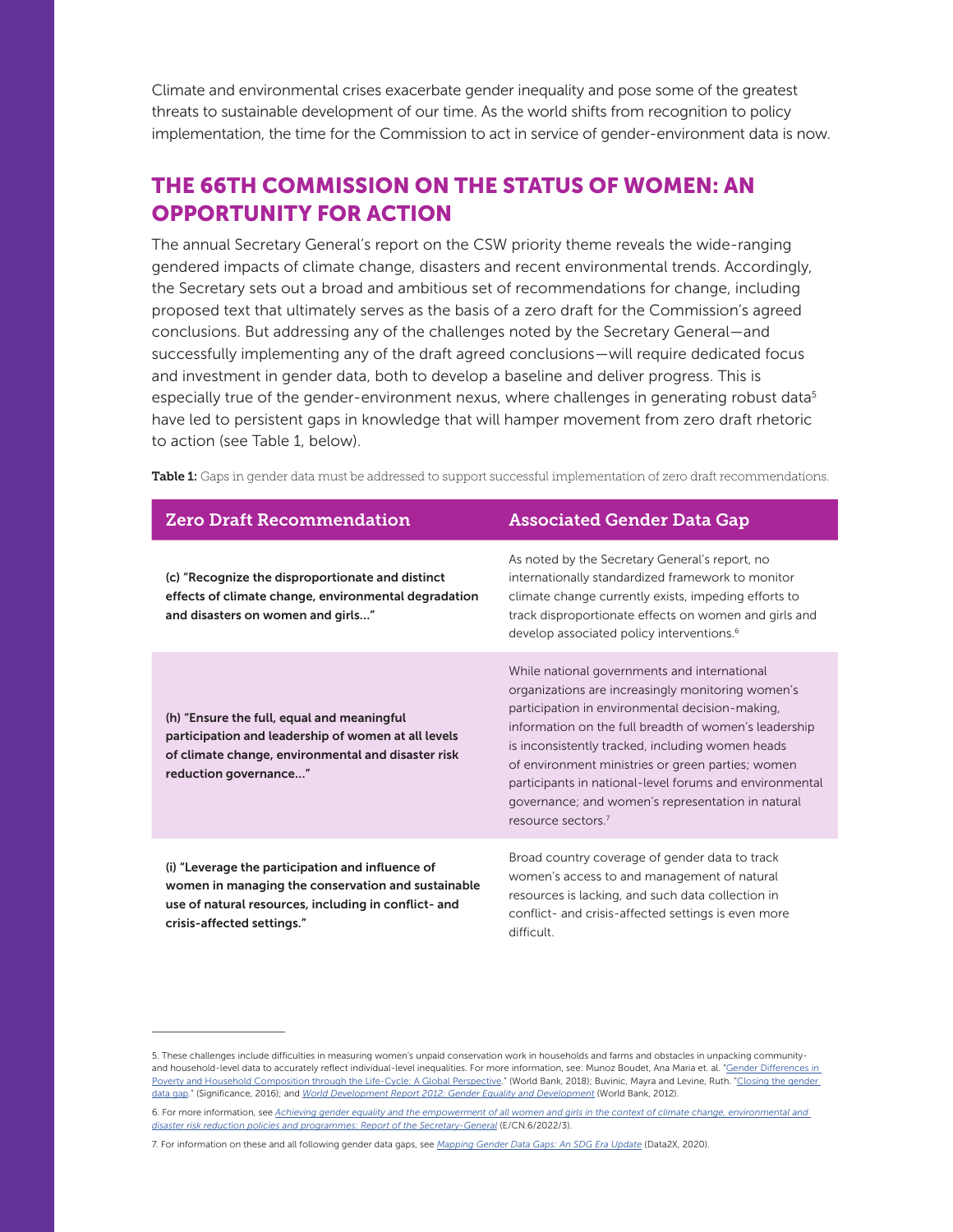Paragraphs (n) – (r): "Building the resilience of women"

Assessing vulnerability and disaster resilience will require gender data improvements across sectors from economic opportunity and GBV prevention to health and education—to level-set, monitor, and ultimately realize greater resilience.

(v): "Promote the equal access of women to decent work in green and blue economic sectors…"

Data on women's access to economic opportunities in green and blue sectors, particularly surrounding natural resources, is scarce, limiting the informed creation of targeted work programs and economic policies.

Building a stronger normative framework to measure the gender-environment nexus will require concerted action, and the Commission on the Status of Women is well-poised to elevate calls for investment and innovation. In keeping with past session outcomes, the Commission's zero draft features a full section on gender data, featuring broad recommendations to strengthen capacity across the [gender data value chain](https://data2x.org/resource-center/data-value-chain-moving-from-production-to-impact/). This includes the Commission's first-ever mention of data use, and promising recognition of the links between climate change and other development outcomes for women and girls. However, in light of the worldwide dearth of data on the gender-environment nexus—and the centrality of quality, regularly produced gender data to operationalizing any of the Commission's draft conclusions—we urge the Commission to respond to this unique global moment by considering the following recommendations in forthcoming revisions.

Table 2: Existing zero draft recommendation on gender data

*Enhancing gender statistics and data disaggregated by sex*

(s) Strengthen the capacity of national statistical offices and government institutions to collect, analyse, disseminate and use data on climate change, environmental and systemic risks and disaster impacts, disaggregated by income, sex, age, race, ethnicity, migration status, disability, geographical location and other characteristics, including on links between climate change and child marriage and other areas with distinctive impacts on women and girls, and support developing countries in ensuring high-quality, reliable and timely gender statistics to inform climate change, environmental and disaster risk reduction policies and programmes; (E/CN.6/2022/3, para 57 (s))

## NEGOTIATED TEXT RECOMMENDATIONS

- **E** Reinsert critical language on financing for gender data. Gender data systems suffer from chronic underinvestment worldwide, and solutions must include both greater domestic resource mobilization and increased official development assistance for gender data. Past conclusions have referenced the need to support developing countries via the mobilization of financial and technical assistance from all sources. Without greater investment in gender data systems, Member States cannot achieve the Commission's ambitious agenda, making reinsertion of language on financing for gender data a policy imperative.
- **Strengthen language surrounding the policy process.** Just as it is critical to support gender data production and use, it is also critical to rely on data throughout the policy process. This is true not only of developing countries—as the current draft implies—but also of all Member States. Subsequent revisions should refer to policy earlier in the recommendation, and note design, implementation, and tracking, as in previous agreed conclusions.<sup>9</sup> This should also include explicit reference to integrating gender perspectives in climate policies and programs.

<sup>8.</sup> For more information, see *[State of Gender Data Financing 2021](https://data2x.org/resource-center/state-of-gender-data-financing-2021/)* (Data2X & Open Data Watch, 2021).

<sup>9.</sup> For example, see [CSW65 agreed conclusions](https://www.unwomen.org/en/csw/csw65-2021/session-outcomes) (E/CN.6/2021/L.3).